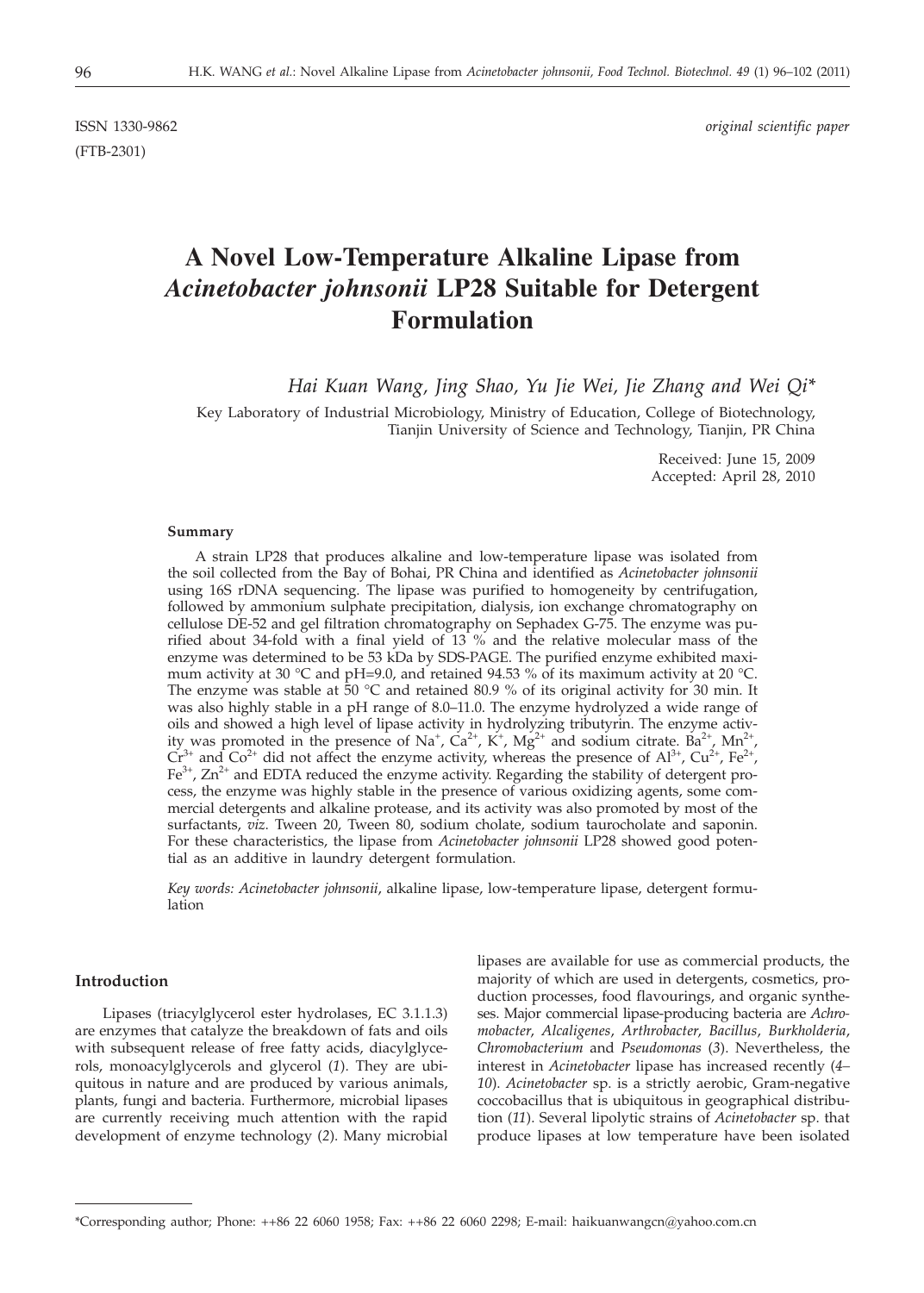(*12–15*). However, little attention has been paid to the process stability for detergent formulations. Typically a detergent lipase needs to be active and stable in alkaline environments encountered under harsh washing conditions (pH=8–11, temperature 20–50 °C) and in the presence of salt and surfactants (*7*). Here, a strain LP28 producing low-temperature alkaline lipase in a stable process is described.

## **Materials and Methods**

# *Isolation and screening of lipase-producing microorganisms*

Alkaline lipase-producing microorganisms were isolated from the soil with an olive oil alkaline plate, which contained olive oil as the sole carbon source and the soil was collected from the Bay of Bohai, PR China. Soil samples were inoculated in 50 mL of enrichment medium composed of (in g/L of distilled water): olive oil (Moreno, Spain) 20, yeast extract (Oxoid, Ltd, Basingstoke, UK) 5, K<sub>2</sub>HPO<sub>4</sub> 1, MgSO<sub>4</sub>·7H<sub>2</sub>O 0.5, CaCl<sub>2</sub> 0.01, pH=9.5. The flasks were incubated at 25 °C and 180 rpm for 72 h. After inoculation to another set of enrichment flask, the culture was spread on the screening plates containing (in g/L of distilled water): Victoria Blue B (Sinopharm Chemical Reagent Co. Ltd, Shanghai, PR China) 2, K<sub>2</sub>HPO<sub>4</sub> 1, NaNO<sub>3</sub> 3, MgSO<sub>4</sub>·7H<sub>2</sub>O 0.5, FeSO<sub>4</sub>·7H<sub>2</sub>O 0.01, olive oil emulsion 20, agar (Bejing Solarbio Science & Technology Co, Ltd, Bejing, PR China) 20, pH=9.5. Plates were incubated at  $25 \text{ °C}$  for 48 h, growing colonies with blue zones were isolated and transferred to slants which contained (in g/L of distilled water): peptone (Oxoid, Ltd) 10, yeast extract 5, NaCl 10, pH=8.0. The lipase activity was estimated by Victoria Blue plate method, as described below. By rough estimation, the activity of lipase from *Acinetobacter johnsonii* strain LP28 was high at low temperature and in the alkaline range. This lipase has the highest stability at room temperature, so strain LP28 was chosen for the following experiments.

Identification of strain LP28 was conducted using 16S ribosomal DNA (rDNA) analysis (*16*). The genomic DNA was extracted according to the method described by the instructions of the Genome DNA Extraction Kit (Beijing Biofuture Institute of Bioscience & Biotechnology Development, Beijing, PR China). Two primers, F (5'-AGA GTT TGA TCC TGG CTC AG-3') and R (5'-CTA CGG CTA CCT TGT TAC GA-3'), were used for the PCR (*17*). PCR amplification was carried out as follows: 94 °C for 1 min; 94 °C for 45 s; 55 °C for 45 s; 72 °C for 90 s, 30 cycles; and 72 °C for 10 min. PCR were analyzed by agarose gel electrophoresis, and DNA was screened by gel documentation system (GeneGenius, Syngene, Frederick, MD, USA). The sequence analysis was performed by Shanghai Sunny Biotech Co, Ltd (Shanghai, PR China). A homology search to reference the strains registered in DDBJ/ EMBL/GenBank was performed using NCBI BLAST.

## *Lipase production*

*Acinetobacter johnsonii* LP28 was grown in a liquid medium containing (in  $g/L$  of distilled water): soluble starch 10, bean flour 20, corn syrup 20 (all obtained from

Bejing Shuangxuan Microbe Culture Medium Products Factory, Bejing, PR China),  $K_2HPO_4$  1, and olive oil emulsion 20, pH=9.0. Olive oil was emulsified 1:3 (by volume) in a blender (FSH-2, Jintan Ronghua Instrument Manufacture Co, Ltd, Jintan, PR China) in distilled water containing 20 g/L of polyvinyl alcohol (PVA) at the maximum speed for 10 min. Culture conditions were 28 °C and 180 rpm in a rotary shaker (HYG II, Shanghai Xinrui Automation Equipment Company, PR China), in 250-mL flasks containing 30 mL of medium. An aliquot of 0.6 mL of a 10-hour preculture in the above medium without olive oil was used as inoculum.

Crude enzyme was obtained by centrifugation (CR21G, Hitachi Ltd, Tokyo, Japan) at 10 000 rpm and 4 °C for 10 min. The cell-free supernatant was considered as crude enzyme.

#### *Lipase activity*

Lipase activity was determined by the following three methods. The first one is Victoria Blue plate method (*18*). The plate containing 10 % (by mass per volume) emulsion of olive oil with 0.2 % (by mass per volume) Victoria Blue B was adjusted to different pH values using 0.1 M phosphate buffer (pH= $5.0-9.0$ ) and 0.05 M glycine--NaOH buffer (pH=9.0–10.6). To estimate the lipase activity, 4-mm holes were punched into the agar and filled with  $20 \mu L$  of cell-free culture supernatant. The plate was incubated for 24 h at 25 °C. Lipase activity was determined by the change in the blue zones.

The second one is a spectrophotometric method (*19*) with *p*-nitrophenyl palmitate (*p*NPP) (Sigma-Aldrich China Inc, Shanghai, PR China) as the substrate. Solution 1 contained *p*NPP (30 mg) dissolved in propane-2-ol (10 mL), solution 2 contained Triton X-100 (Beijing Biofuture Institute of Bioscience & Biotechnology Development, Beijing, PR China) (1 mL) dissolved in 90 mL of buffer (phosphate 0.1 M, pH=8.0). The assay solution was prepared by adding solution 1 to solution 2. The assay mixture contained 900  $\mu$ L of the emulsion and 100  $\mu$ L of the appropriately diluted lipase (boiled for 10 min as blank) solution. The reaction was performed at 30 °C for 15 min and terminated at 4 °C for 10 min. The liberated *p*-nitrophenol was measured at 410 nm with a spectrophotometer (TU-1810, Beijing General Instrument Co, Ltd, Beijing, PR China). One unit of lipase was defined as the amount of lipase that releases 1 mmol of *p*-nitrophenol per min at 30 °C (*19*).

Since the *pNPP* was not stable at *pH>8.3*, all enzyme assays at pH>8.0 were carried out by alkali titration assay as described by Nahas (*20*) with some modifications. The substrate was the emulsion of olive oil, which was adjusted to different pH values using 0.1 M phosphate buffer (pH=5.0–9.0) and 0.05 M glycine–NaOH buffer (pH=9.0–10.6). The reaction mixture contained 4 mL of the substrate, 5 mL of buffer, and 1 mL of crude enzyme solution. After incubation at 30 °C for 1 h, the reaction was terminated by the addition of 10 mL of acetone/ ethanol (1:1, by the volume). The resulting mixture was then titrated to pH=10.5 against 0.05 M NaOH. Blanks obtained with enzyme samples boiled for 10 min were subtracted and the activities were expressed as  $\mu$ mol of free fatty acids released. One unit of lipase activity was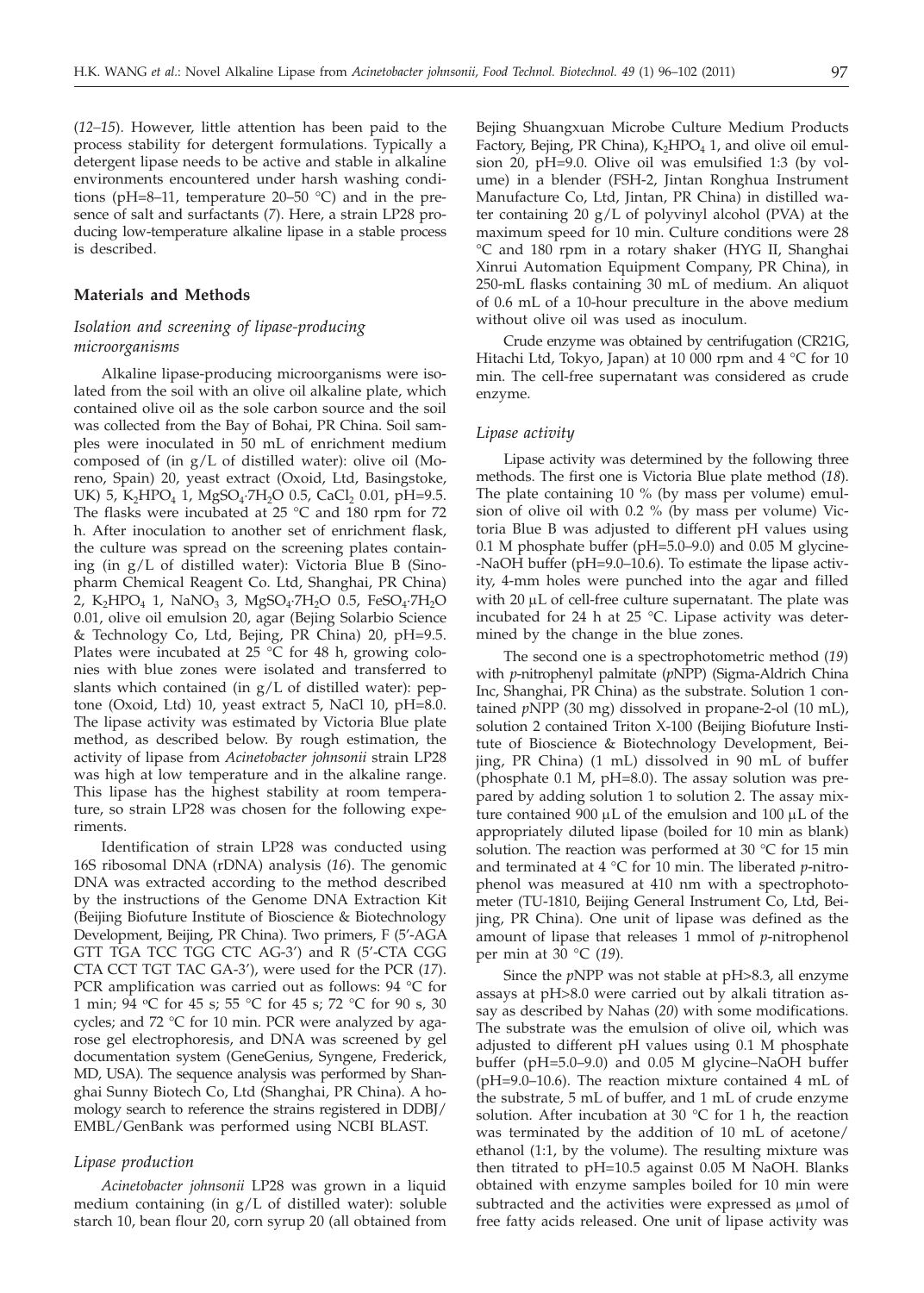defined as the amount of enzyme that releases  $1 \mu$ mol of free fatty acids per hour and was equal to 0.75 U/mL defined by spectrophotometric assay.

#### *Lipase purification*

The cell-free supernatant was obtained by centrifugation at 10 000 rpm at 4  $\rm{°C}$  for 10 min. To the crude enzyme, ammonium sulphate was slowly added to obtain 25 % saturation at 4  $\degree$ C. The formed precipitates were separated by centrifugation (8000 rpm for 10 min at 4 °C). These precipitates were then dissolved in 0.1 M phosphate buffer, pH=8.0, dialyzed against distilled water and kept at  $4^{\circ}$ C for 18 h. The dialyzed material was centrifuged (8000 rpm for 10 min at 4  $^{\circ}$ C) and the supernatant was retained for further purification by cellulose DE-52 (Whatman International Ltd, Maidstone, UK) and Sephadex G-75 (Pharmacia, Stockholm, Sweden) column chromatography.

#### Step 1: Cellulose DE-52 column chromatography

After dialysis, the supernatant containing enzyme protein was applied to a cellulose DE-52 column (1.6×20 cm, Shanghai Huamei Experimental Instrument Factory, Shanghai, PR China), which had been equilibrated with 10 mM Tris-HCl buffer, pH=8.0 (buffer A). After washing with two bed volumes of buffer A, the elution was performed with a negative linear gradient of 0–1.0 M NaCl at a flow rate of 60 mL/h with a constant flow pump (DHL-A, Shanghai Qingpu-Huxi Instruments Factory, Shanghai, PR China). The fractions (4.0 mL) were collected by a fraction collector (DBS-100, Shanghai Qingpu-Huxi Instruments Factory) and analyzed for lipase activity and protein content. The active fractions were pooled and concentrated to 2.0 mL with PEG-20000 (Bio-Sharp, Beijing, PR China).

#### Step 2: Sephadex G-75 column chromatography

The concentrated sample obtained after cellulose DE-52 column chromatography (1.0 mL) was applied on a Sephadex G-75 column (1.6×80 cm, Shanghai Huamei Experimental Instrument Factory), which was equilibrated with 0.1 M phosphate buffer (pH=8.0) and then the lipase was eluted with the same buffer, pH=8.0, at a flow rate of 42 mL/h, with a constant flow pump. The fractions (5.0 mL) were collected by a fraction collector and assayed for lipase activity and protein content. The active fractions were pooled, concentrated and analyzed for purity by SDS-PAGE (BioDev-Tech, Beijing, PR China).

#### *Determination of molecular mass*

Sodium dodecyl sulphate-polyacrylamide gel electrophoresis (SDS-PAGE) was carried out using the method of Laemmli (*21*) on a 4 % (by mass per volume) polyacrylamide-stacking gel and a 12 % (by mass per volume) polyacrylamide-resolving gel in an electrophoresis cell (DYCE-24DN, Beijing Wode-Life Sciences Instrument Co, Beijing, PR China) with the electrophoresis apparatus (DYY-6B, Beijing Wode-Life Sciences Instrument Co). Protein bands were visualized by staining with Coomassie Brilliant Blue R250 (Amresco Inc, Solon, OH, USA) and *M*<sup>r</sup> was estimated by comparison with broad range molecular mass standards from 14.3 to 116 kDa.

#### *Lipase characterization*

The effect of temperature on lipase activity was determined by the spectrophotometric assay at different temperatures (10–50 $^{\circ}$ C) and pH=8.0. For studying thermal stability, 1 mL of lipase was mixed with 9 mL of 0.1 M phosphate buffer (pH=8.0) and incubated in a temperature range of 30–80 °C for 30 min. Residual lipase activity was measured by the spectrophotometric assay described above.

Optimal pH was determined by the alkali titration assay at 30  $\degree$ C in a pH range of 5.0–11.0 using different buffers. For pH stability studies, 1 mL of lipase was mixed with 9 mL of the buffers in a pH range of 5.0–11.0 (0.1 M phosphate buffer for pH=5.0–9.0, 0.05 M glycine-NaOH buffer for pH=9.0–11.0) and incubated at  $30^{\circ}$ C for 1 h. Subsequently, the residual enzymatic activity was determined by the spectrophotometric assay.

Lipase activity on different types of oil and triglycerides was studied using alkali titration assay as described above. The olive oil emulsion was replaced by different types of oil and triglycerides. The effect of 0.1, 1, and 10 mM of various metal ions was determined by incubating the lipase for 1 h at 30  $\degree$ C in 0.1 M phosphate buffer (pH=8.0). The lipase activity was determined by the spectrophotometric assay.

Lipase from *A. johnsonii* strain LP28 was characterized for its potential application in the detergent industry. The lipase sample was incubated in the presence of surfactants, oxidants, alkaline protease (Noao, Tianjin, PR China) and different kinds of commercial detergents at 1 % for 1 h at 30 °C and lipase activity was determined by the spectrophotometric assay at pH=8.0 and 30 °C. All the experiments of characterization study were performed three times and all the relevant chemicals were procured from the Tianjin Huaxue Company (Tianjin, PR China) unless specified differently.

# **Results and Discussion**

#### *Strain selection and identification*

A total of 354 bacterial isolates from the soil were screened for lipase production, among which 49 isolates were isolated for the low-temperature and alkaline lipase activity.

The purpose of searching for new sources of lipases is their possible future applications requiring not only enzyme-substrate specificity but also process stability (*4,22*). Thus, *A. johnsonii* strain LP28 was isolated for its high lipase activity and the highest stability at room temperature, which retained 93.78 % activity after remaining for 48 h at room temperature (Fig. 1).

The full 16S rDNA of *A. johnsonii* strain LP28 was cloned (Fig. 2) and the sequence was analysed using Gen-Bank database, which showed 100 % homology with the sequence of *Acinetobacter johnsonii* (GenBank accession number: DQ911549.1). *Acinetobacter* sp. with the lipase activity had previously been reported. The lipase from *Acinetobacter lwoffii* CR9 exhibited maximum activity at 40 °C and pH optimum at 8.0 (*8*). A novel enantioselective lipase from *Acinetobacter* sp. ES-1 showed a high enantioselectivity, and the optimum temperature and pH were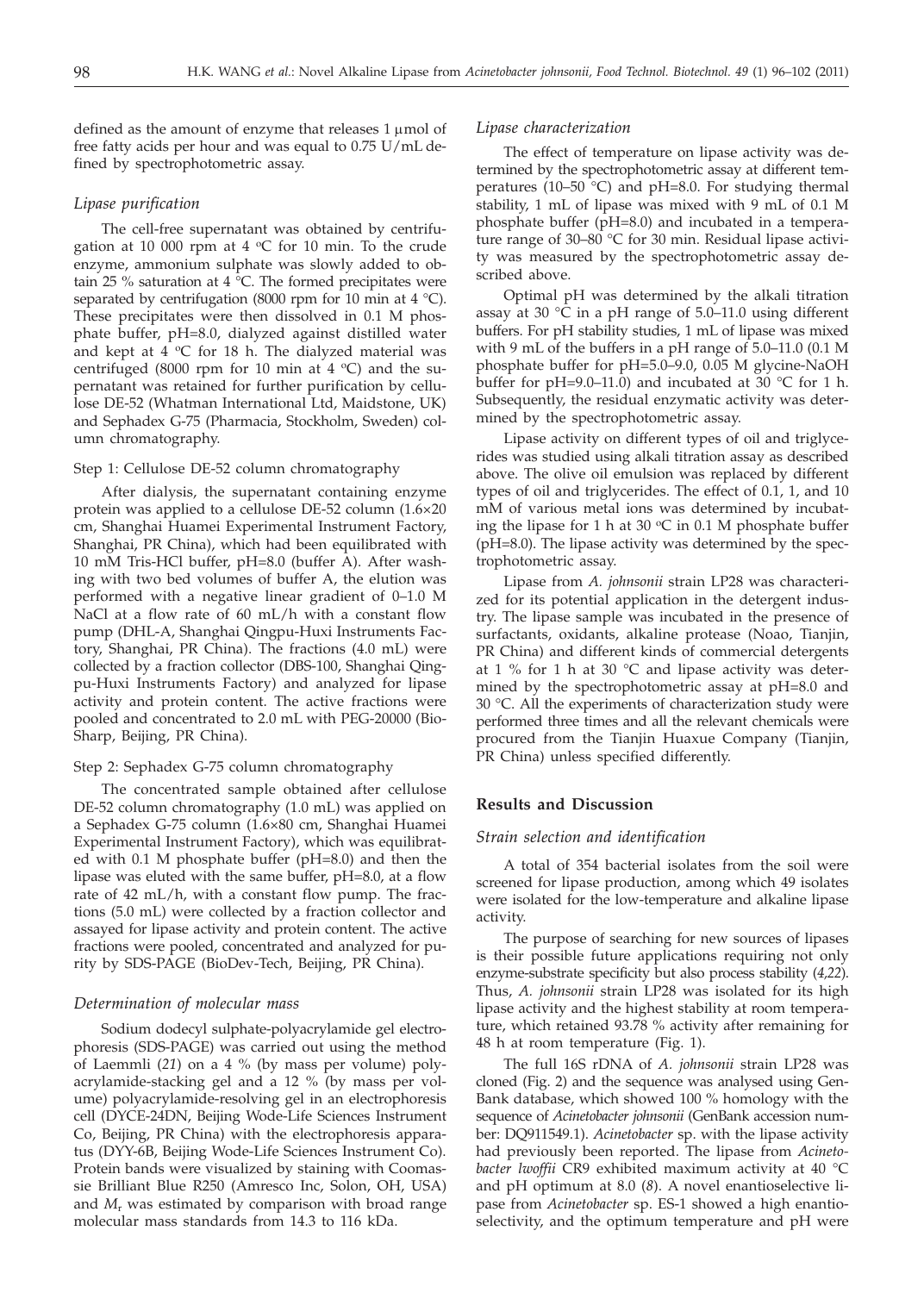

**Fig. 1.** The stability of lipase from *Acinetobacter johnsonii* LP28 at room temperature



**Fig. 2.** Agarose gel electrophoresis analysis of 16S rDNA from *Acinetobacter johnsonii* LP28

40 oC and 7.0, respectively (*7,23*). A lipase from *Acinetobacter* sp. RAG-1 was studied and showed good potential for use as a biocatalyst (*24*). *Acinetobacter calcoaceticus* LP009 isolated from raw milk produced a lipase that had the ability to improve fat hydrolysis in soybean meal and in premixed animal feed (*25*). In another investigation, the lipase from *Acinetobacter junii* SY-01 displayed a good enantioselectivity and the optimum pH and temperature were 7.0–9.0 and 45–50 °C, respectively (*5*).

However, limited scientific data is available on the lipase from *Acinetobacter johnsonii*. This has been the first report about *Acinetobacter johnsonii* producing the low- -temperature alkaline lipase to our knowledge, and the lipase has shown a potential application in the detergent industry.

# *Enzyme purification*

In previous investigations, a three- or four-step purification protocol had been followed by most of the workers, and the lipase from *Acinetobacter johnsonii* LP28 was purified employing a three-step procedure. As summarized in Table 1, the enzyme was purified about 34-fold with a final yield of 13 % after gel filtration on Sephadex G-75 column.

As shown in Fig. 3, the purified lipase was homogenous and had a molecular mass of 53 kDa determined by analytical SDS-PAGE. As reported, the molecular mass of lipase from *Acinetobacter* sp. was variable to some extent, from 23 to 62 kDa. The most frequently reported molecular mass for lipase from *Acinetobacter* sp. was 32 kDa, *viz*. *Acinetobacter* sp. ES-1 (*7*), *Acinetobacter venetianus* RAG-1 (*9*), *Acinetobacter* sp. RAG-1 (*24*), and *A*. *calcoaceticus* BD413 (*26*). Other investigated strains were *A. junii* SY-01 40 kDa (*5*), *Acinetobacter* sp. B2 60 kDa (*6*), *A. calcoaceticus* LP009 23 kDa (*25*), *A. radioresistens* CMC-1 45 kDa (*27*), *Acinetobacter* sp. KM109 62 kDa (*28*) and *Acinetobacter* CMC-2 38 kDa (*29*). In the present study a purified lipase from *Acinetobacter johnsonii* LP28 with a molecular mass of 53 kDa has been found.

# *Characterization of the lipase for detergent formulation*

As shown in Fig. 4, the optimum temperature for the lipase from *Acinetobacter johnsonii* LP28 was 30 °C, lower than all the other lipases reported from *Acineto*bacter (35–55 °C) (6–9,12). It retained 87.89 and 94.53 % of its maximum activity at 15 and 20 °C, respectively. On the other hand, compared to lipase from *Acinetobacter* sp. RAG-1 (*24*) and *A. calcoaceticus* LP009 (*25*), the enzyme showed higher stability at high temperature as it retained 80.9 % of the activity at 50 °C and 30.6 % at 60  $\degree$ C (Fig. 4). Thus, both characteristics, activity at low temperature and thermostability suggest its usefulness in industrial applications.

*Acinetobacter johnsonii* LP28 was found to be the most active at pH=9.0 (Fig. 5) and showed activity in a wide pH range (8.0–11.0), similar to that reported for lipase from *Acinetobacter* sp. RAG-1 (pH=9.0) (*24*) and *A. junii*

Table 1. Purification of the lipase from *Acinetobacter johnsonii* LP28

| Purification step | Volume | Total lipase<br>activity | <i>m</i> (total<br>protein) | Specific lipase<br>activity | Yield<br>$\frac{0}{0}$ | Purification<br>fold |
|-------------------|--------|--------------------------|-----------------------------|-----------------------------|------------------------|----------------------|
|                   | mL     |                          | mg                          | U/mg                        |                        |                      |
| crude             | 300.00 | 927                      | 480.00                      | 1.93                        | 100                    | 1.00                 |
| precipitation     | 69.00  | 673                      | 70.38                       | 9.57                        | 73                     | 4.96                 |
| ion exchange      | 9.30   | 273                      | 6.60                        | 41.28                       | 29                     | 21.39                |
| gel filtration    | 2.90   | 125                      | 1.89                        | 66.09                       | 13                     | 34.24                |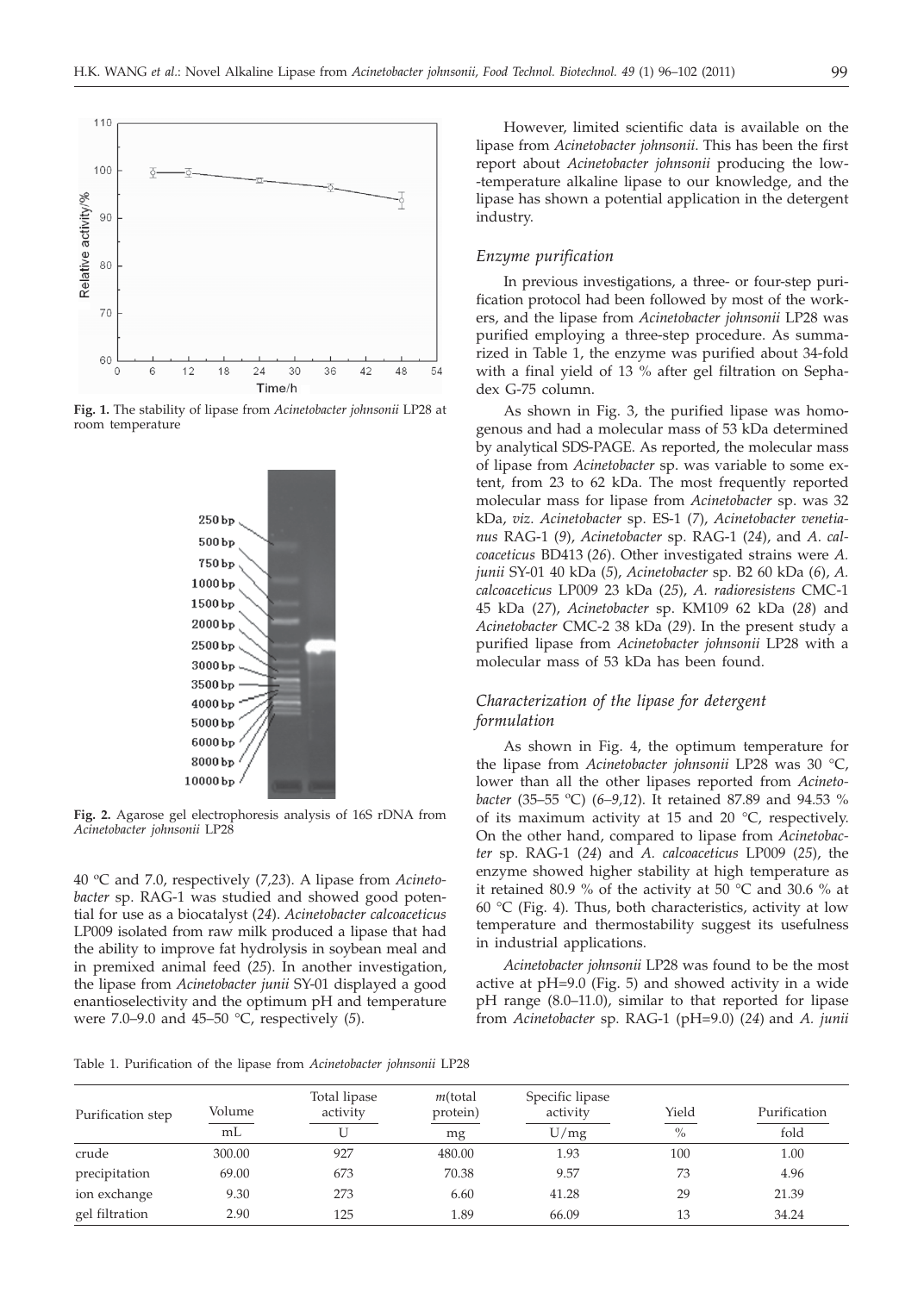

**Fig. 3.** SDS-PAGE analysis of lipase from *Acinetobacter johnsonii* LP28 at various stages of purification: lane M: molecular mass markers, lane 1: crude enzyme, lane 2: ion exchange, lane 3: gel filtration



**Fig. 4.** Effect of temperature on the activity  $(-O-)$  and the stability (–-–) of lipase from *Acinetobacter johnsonii* LP28



**Fig. 5.** Effect of pH on the activity  $(-O-)$  and stability  $(-\triangle -)$  of lipase from *Acinetobacter johnsonii* LP28

SY-01 (pH=10.0) (*5*). However, the optimal pH of the lipase from *Acinetobacter johnsonii* LP28 was higher than of other lipases reported from *Acinetobacter* (pH=7.0–8.5) (*7–9,12*). On the other hand, the results from Fig. 5 showed the stability from pH=5.0–11.0, especially in the alkaline range. It can be seen that the lipase from *Acinetobacter johnsonii* LP28 had better stability and activity at alkaline pH, both useful characteristics in detergent applications.

*Acinetobacter johnsonii* LP28 lipase hydrolysed a wide range of different oils (Table 2) and showed a high level

Table 2. Substrate specificity of lipase from *Acinetobacter johnsonii* LP28

| 100.00      |
|-------------|
| $106 \pm 1$ |
| $107+1$     |
| $103 + 1$   |
| $106 \pm 1$ |
| $99+1$      |
| $114+1$     |
| $186 + 2$   |
|             |

Results are the relative lipase activity expressed as the percentage of olive oil; data are means of triplicate determinations± standard deviation

of enzyme activity in hydrolyzing tributyrin (186 % of relative activity). In other studies of *Acinetobacter* sp. lipase, *Acinetobacter* species SY-01 (*30*) lipase was reported to hydrolyse a wide range of fatty acid esters of *p*-nitrophenyl, but preferentially to hydrolyse short-length acyl chains (C2 and C4). Its mutant (*31*) increased its selectivity for the short-chain C2 and C4 and the long-chain esters, C10, C12, C14 and C16, but decreased its selectivity for the middle-chain esters, C6 and C8. Kasana *et al.* (*7*) reported that lipase from *Acinetobacter lwoffii* CR9 showed an ability to hydrolyse tributyrin, Tween 80, soybean oil, mustard oil and olive oil.

The effect of different metal ions on the activity of lipase is shown in Table 3. The enzyme activity was promoted in the presence of Na<sup>+</sup>, Ca<sup>2+</sup>, K<sup>+</sup>, Mg<sup>2+</sup> and sodium citrate. The addition of 0.1, 1 and 10 mM  $CaCl<sub>2</sub>$ increased the lipase activity by 40–60 %, there is most probably a Ca2+–binding pocket in the lipase of *Acinetobacter johnsonii* LP28 that leads to the active-site configuration. As summarized by Snellman and Colwell (*11*), a nearly universal property of *Acinetobacter* lipase is the positive effect of  $Ca^{2+}$  on enzyme stabilization and activity. Ions of Ba<sup>2+</sup>, Mn<sup>2+</sup>, Cr<sup>3+</sup> and Co<sup>2+</sup> showed no significant effect on the enzyme activity, whereas the presence of  $Al^{3+}$ ,  $Cu^{2+}$ ,  $Fe^{2+}$ ,  $Fe^{3+}$ ,  $Zn^{2+}$  and EDTA reduced the enzyme activity. In contrast to *A. johnsonii* LP28, the lipase from *Acinetobacter* sp. RAG-1 (*24*) showed a decrease in the activity when incubated with  $Cu^{2+}$  and an increase with  $Fe^{3+}$  and  $Zn^{2+}$ .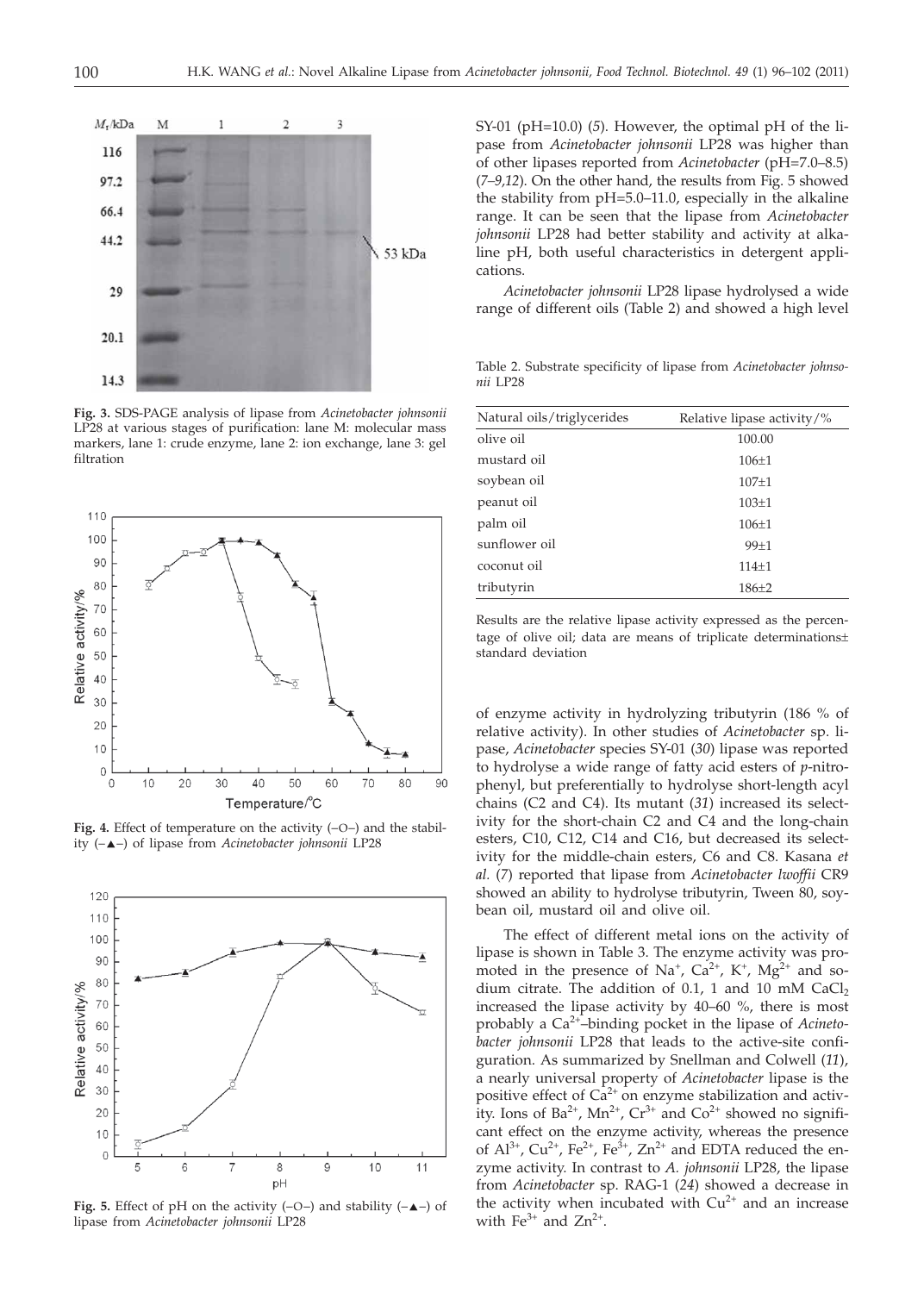| - - | ×<br>٠ | - - |  |
|-----|--------|-----|--|
|     |        |     |  |

|                          | Remaining lipase activity/% |              |                |  |  |
|--------------------------|-----------------------------|--------------|----------------|--|--|
| Compound                 |                             | c/mM         |                |  |  |
|                          | 0.1                         | $\mathbf{1}$ | 10             |  |  |
| NaCl                     | $111 + 2$                   | $108 + 1$    | $97 + 2$       |  |  |
| <b>KCl</b>               | $117+1$                     | $110+2$      | $102 + 2$      |  |  |
| MgCl <sub>2</sub>        | $119 + 2$                   | $140 + 2$    | $122 + 3$      |  |  |
| CaCl <sub>2</sub>        | $151+1$                     | $160 + 2$    | $144 + 2$      |  |  |
| <b>BaCl</b> <sub>2</sub> | $102 + 1$                   | $96 + 2$     | $92.3 \pm 0.5$ |  |  |
| CoCl <sub>2</sub>        | $103 + 1$                   | $101 + 1$    | $97.3 \pm 0.3$ |  |  |
| CrCl <sub>3</sub>        | $94 + 2$                    | $98 + 2$     | $94 + 1$       |  |  |
| MnCl <sub>2</sub>        | $101 \pm 0.3$               | $96 + 2$     | 90±1           |  |  |
| AlCl <sub>3</sub>        | $64+2$                      | $63+2$       | $58 + 1$       |  |  |
| CuCl <sub>2</sub>        | $83+2$                      | $90+1$       | $73+2$         |  |  |
| FeSO <sub>4</sub>        | $50.1 + 0.8$                | $64+1$       | $53.1 \pm 0.6$ |  |  |
| $Fe2(SO4)3$              | $50\pm2$                    | $52 + 1$     | $55 + 2$       |  |  |
| ZnSO <sub>4</sub>        | $52 + 2$                    | $46 + 2$     | $50 + 2$       |  |  |
| <b>EDTA</b>              | $56 \pm 1$                  | $70 + 1$     | $62.2 + 0.4$   |  |  |
| sodium citrate           | $105 \pm 1$                 | $110+2$      | 90±1           |  |  |

Table 3. Effects of different compounds on the activity of lipase from *Acinetobacter johnsonii* LP28

Results are the relative lipase activity expressed as the percentage of the maximum activity recorded without the addition of a compound; data are means of triplicate determinations±standard deviation

Stability in the presence of surfactants and oxidizing agents is a prerequisite of enzymes used in detergent formulations. According to the results in Table 4, the lipase from *Acinetobacter johnsonii* LP28 was stable in some surfactants and retained 75.71, 101.14, 101.26, 129.91, 103.33 and 100.11 % of its control activity in the presence of Triton X-100, Tween 20, Tween 80, saponin, sodium cholate and sodium taurocholate, respectively. The above finding was similar to that of Dharmsthiti *et al*. (*14*) and Lee *et al*. (*23*), who found that lipase from *A. calcoaceticus* LP009 and *Acinetobacter* sp. ES-1 showed appreciably good stability in the presence of Triton X-100, Tween 20

and Tween 80. However, when another lipase from *Acinetobacter* sp. was incubated in the presence of surfactants, a significant reduction in its activity was observed, especially with SDS and Triton X-100, which caused a 70 % reduction of lipase activity (*9*). In our study, *Acinetobacter johnsonii* LP28 lipase also retained 60.87, 78.25 and 83.88 % of its activity after exposure to hydrogen peroxide, sodium hypochlorite and sodium perborate, respectively (Table 4), which confirms that this lipase is stable against oxidizing agents. Furthermore, the lipase had very little loss in the activity after exposure to various commercial detergents (Table 4), indicating that it could be used as an additive to these indigenous detergents. Thus, the lipase from *Acinetobacter johnsonii* LP28 suggested a good potential application in the detergent industry.

# **Conclusion**

In this study, *Acinetobacter johnsonii* LP28, a strain that produces alkaline lipase at low-temperature, was isolated from the soil collected from the Bay of Bohai, PR China. To our knowledge this has been the first report about *Acinetobacter johnsonii* producing a low-temperature and alkaline lipase. The lipase was purified and the relative molecular mass of the enzyme was determined to be 53 kDa by SDS-PAGE. The results obtained in this study show that *Acinetobacter johnsonii* LP28 lipase exhibited maximum activity at 30 °C and pH=9.0. The lipase was also highly stable in the presence of various oxidizing agents, some commercial detergents and alkaline protease, and its activity was further promoted by most of the surfactants. All these results indicate that *Acinetobacter johnsonii* LP28 lipase has a good potential for the application in the detergent industry.

# *Acknowledgements*

This work was supported by Tianjin Natural Science Foundation (No. 09JCZDJC17800 and No. 07JCYBJC07900), Tianjin, PR China.

Table 4. Lipase stability in the presence of surfactants, protease, oxidizing agents and detergents

| Surfactants/detergents/oxidizing<br>agents $(1\%)$ |                     | Relative<br>lipase activity<br>$\%$ | Surfactants/detergents/oxidizing<br>agents $(1\%)$ |                     | Relative<br>lipase activity<br>$\%$ |
|----------------------------------------------------|---------------------|-------------------------------------|----------------------------------------------------|---------------------|-------------------------------------|
| surfactants                                        | Triton $X-100$      | $76 + 1$                            | oxidizing agents                                   | hydrogen peroxide   | $61 \pm 2$                          |
|                                                    | Tween 20            | $101+1$                             |                                                    | sodium hypochlorite | $78 + 1$                            |
|                                                    | Tween 80            | $101+1$                             |                                                    | sodium perborate    | $83.9 \pm 0.5$                      |
|                                                    | saponin             | $129.9 \pm 0.4$                     | commercial detergent                               | Liby                | 89±1                                |
|                                                    | sodium cholate      | $103+2$                             |                                                    | Bilang              | $80.3 \pm 0.3$                      |
|                                                    | sodium taurocholate | $100.1 + 0.5$                       |                                                    | OMO                 | 80±1                                |
| alkaline protease                                  | 10 000 U/mL         | $76 + 2$                            |                                                    | Tida                | 90±1                                |
|                                                    |                     |                                     |                                                    | Diao                | $84\pm1$                            |

Results are the relative lipase activity expressed as the percentage of the maximum activity recorded without the addition of compound; data are means of triplicate determinations±standard deviation